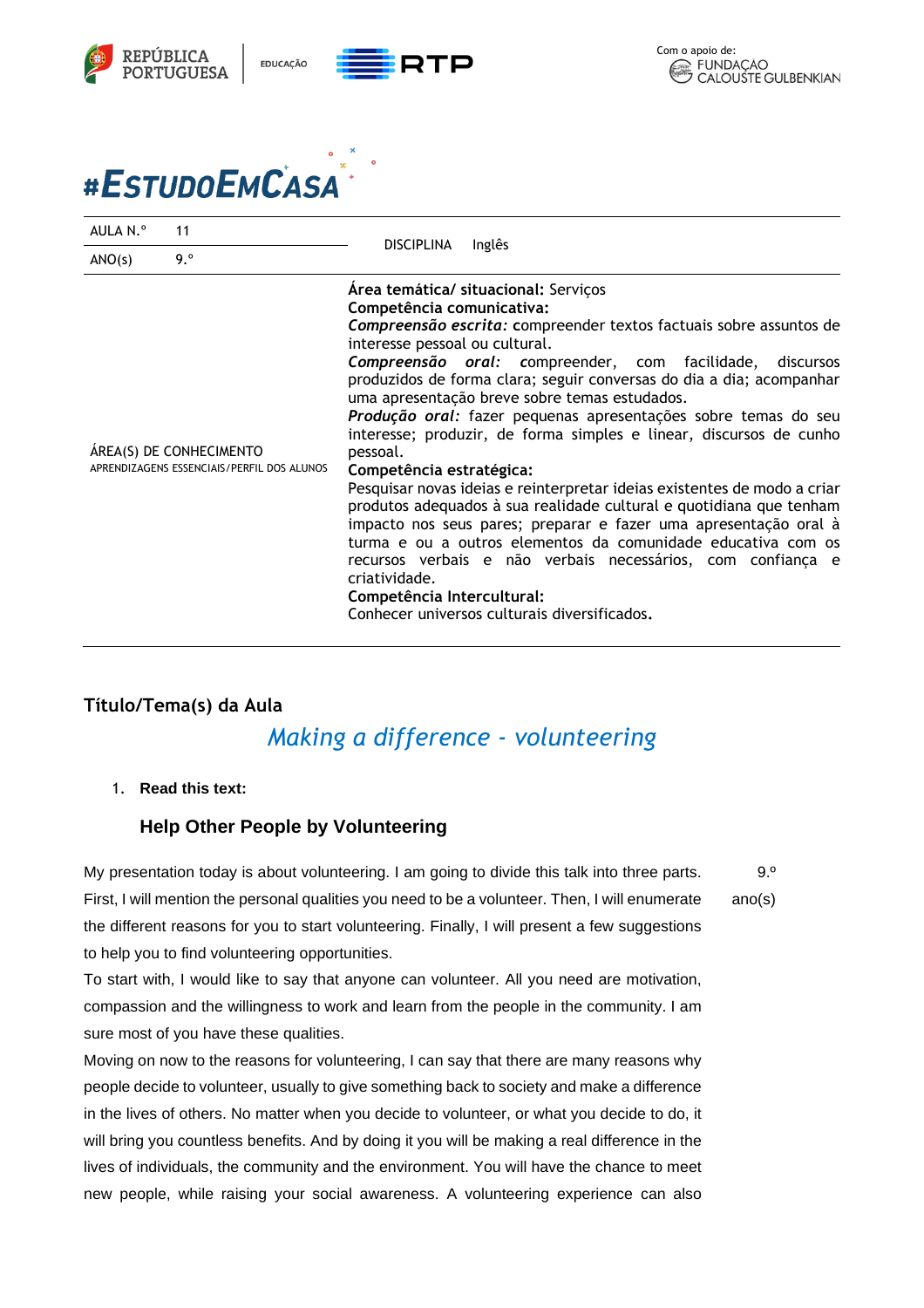





benefit your professional career, as you will develop and learn new social, technical, teambuilding and problem-solving skills.

Lastly, one of the hardest parts of volunteering can be finding a volunteering opportunity that fits your personality. You can start looking in your local area until you find a volunteer position that works for you.

If you want to join the growing number of young people who volunteer in Europe and across the world, visit these sites:

http://europeanvoluntaryservice.org

http://europa.eu/youth/evs\_database

http://eurodesk.eu/volunteering

I want to finish my presentation with this memorable sentence:

"The beauty of volunteering lies in the fact that when you give, you receive so much more in return".

## **A. Answer these questions:**

1. Do you agree that anyone can volunteer? State your reasons.

2. In your opinion, why are compassion and willingness to work needed qualities to be a volunteer?

\_\_\_\_\_\_\_\_\_\_\_\_\_\_\_\_\_\_\_\_\_\_\_\_\_\_\_\_\_\_\_\_\_\_\_\_\_\_\_\_\_\_\_\_\_\_\_\_\_\_\_\_\_\_\_\_\_\_\_\_\_ \_\_\_\_\_\_\_\_\_\_\_\_\_\_\_\_\_\_\_\_\_\_\_\_\_\_\_\_\_\_\_\_\_\_\_\_\_\_\_\_\_\_\_\_\_\_\_\_\_\_\_\_\_\_\_\_\_

\_\_\_\_\_\_\_\_\_\_\_\_\_\_\_\_\_\_\_\_\_\_\_\_\_\_\_\_\_\_\_\_\_\_\_\_\_\_\_\_\_\_\_\_\_\_\_\_\_\_\_\_\_\_\_\_\_

\_\_\_\_\_\_\_\_\_\_\_\_\_\_\_\_\_\_\_\_\_\_\_\_\_\_\_\_\_\_\_\_\_\_\_\_\_\_\_\_\_\_\_\_\_\_\_\_\_\_\_\_\_\_\_\_\_

\_\_\_\_\_\_\_\_\_\_\_\_\_\_\_\_\_\_\_\_\_\_\_\_\_\_\_\_\_\_\_\_\_\_\_\_\_\_\_\_\_\_\_\_\_\_\_\_\_\_\_\_\_\_\_\_\_

\_\_\_\_\_\_\_\_\_\_\_\_\_\_\_\_\_\_\_\_\_\_\_\_\_\_\_\_\_\_\_\_\_\_\_\_\_\_\_\_\_\_\_\_\_\_\_\_\_\_\_\_\_\_\_\_\_

\_\_\_\_\_\_\_\_\_\_\_\_\_\_\_\_\_\_\_\_\_\_\_\_\_\_\_\_\_\_\_\_\_\_\_\_\_\_\_\_\_\_\_\_\_\_\_\_\_\_\_\_\_\_\_\_\_

\_\_\_\_\_\_\_\_\_\_\_\_\_\_\_\_\_\_\_\_\_\_\_\_\_\_\_\_\_\_\_\_\_\_\_\_\_\_\_\_\_\_\_\_\_\_\_\_\_\_\_\_\_\_\_

\_\_\_\_\_\_\_\_\_\_\_\_\_\_\_\_\_\_\_\_\_\_\_\_\_\_\_\_\_\_\_\_\_\_\_\_\_\_\_\_\_\_\_\_\_\_\_\_\_\_\_\_\_\_\_

\_\_\_\_\_\_\_\_\_\_\_\_\_\_\_\_\_\_\_\_\_\_\_\_\_\_\_\_\_\_\_\_\_\_\_\_\_\_\_\_\_\_\_\_\_\_\_\_\_\_\_\_\_\_\_

3. In what ways can a volunteering experience benefit your professional career?